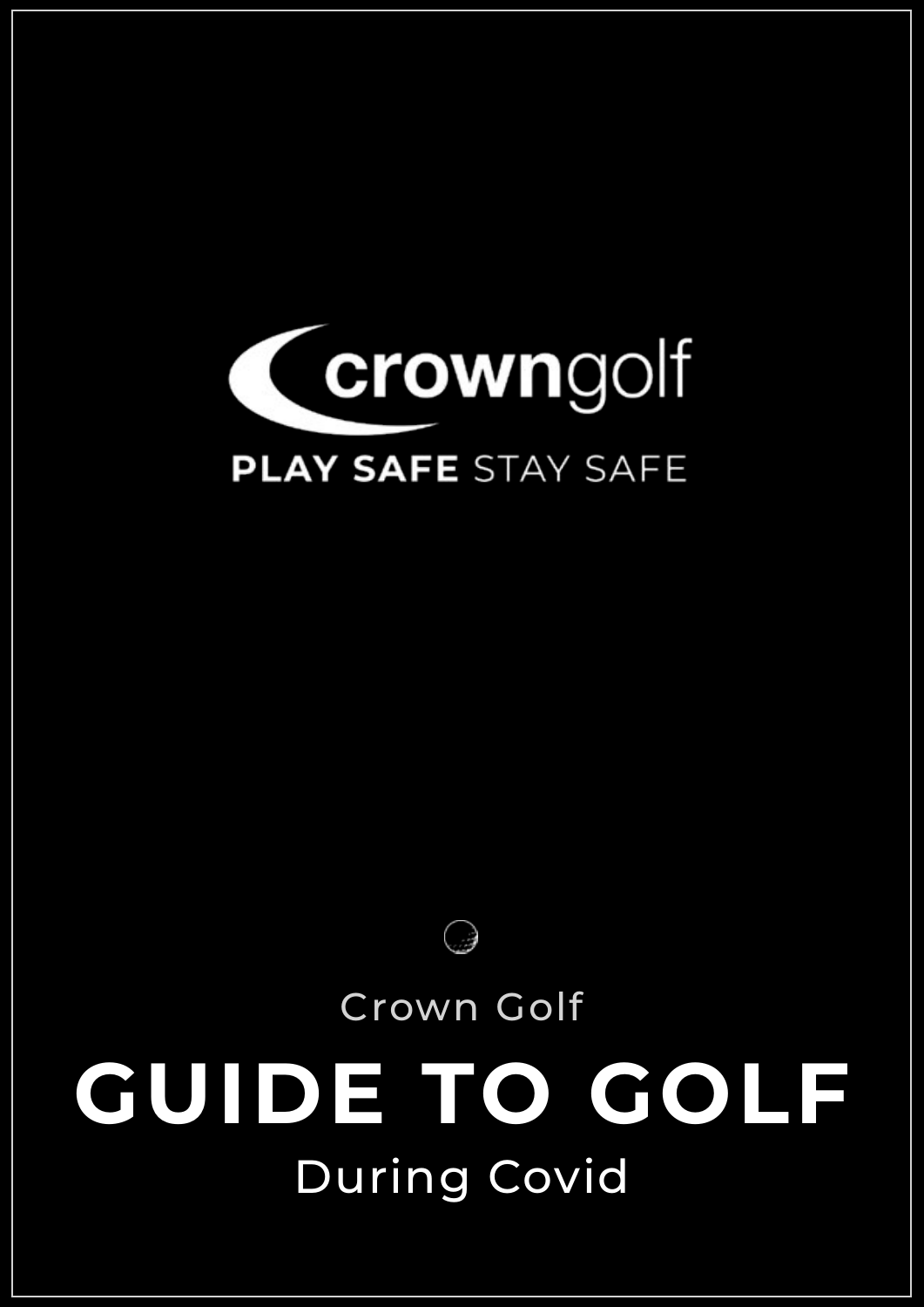

We recognise that Covid is still with us and therefore some sensible and practical precautions are required to ensure all golfers can enjoy their sport in a safe and controlled environment, whilst still enjoying all the mental and physical health benefits to support their wellbeing.

This short guide has been prepared in consultation with industry bodies, government and medical guidance. For golfers, the measures cover each step of the journey from home to 1st tee and back home again and adherence at all times is a condition of play, for your safety and that of everyone else at the club.

Information and guidance is under constant review, updated as the advice from the Government, health authorities and the sport's governing bodies evolves and in line with the gradual lifting of social restrictions and tier changes.

As is normal practice, each golf course will have local rules in play which will be communicated at the check-in point and should be adhered to as directed by the club team.

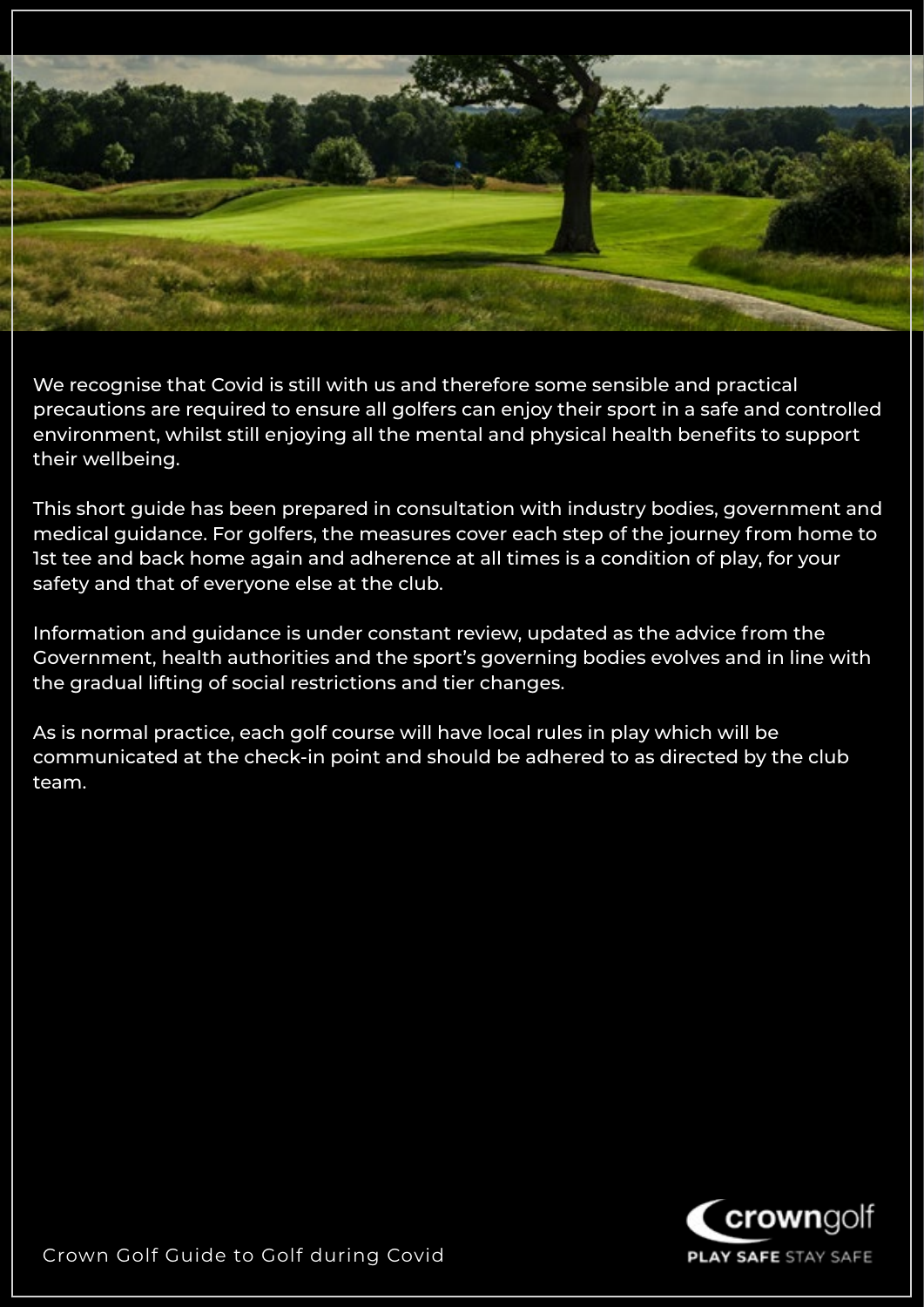

#### **COURSE ACCESS** PLANNING FOR SAFE PLAY

To access the course, a player must:

- Not be in self-isolation and not required to self-isolate
- Not be displaying Covid symptoms
- Have a pre-reserved tee time

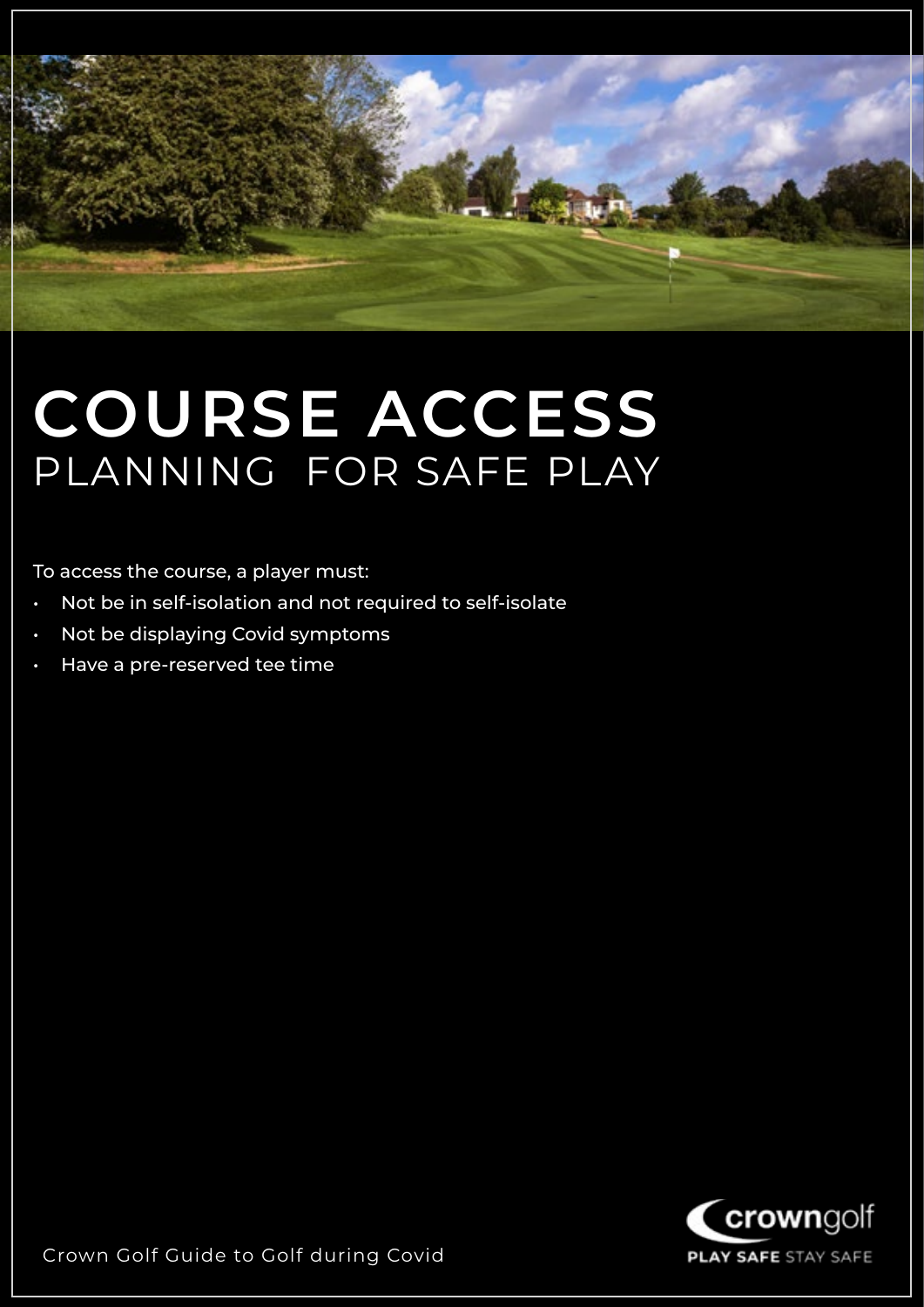## **BOOKING & ARRIVAL** MAINTAINING SOCIAL DISTANCING

- Book online (pre-pay if applicable) to gain access to the course and simplify check-in.
- Prepare golf equipment before leaving home, to ensure no delays on arrival
- Sanitise regularly and before any interaction, using the sanitiser provided.
- Sanitised trollies and buggies are available for hire.
- Balls, gloves, tees, and hot and cold food and beverage is available to purchase by card payment only.
- The 72-hour cancellation policy as per the standard terms and conditions for all golf bookings remain. However, if you are within 72 hours of your tee time but, cannot agree that point 1 and 2 of the Course Access guidance doesn't apply to you then we will allow you to do one of two things:
	- Replace your name on the booking with an alternative name
	- Request the booking to be moved to a later date
	- Please note refunds will not be authorised

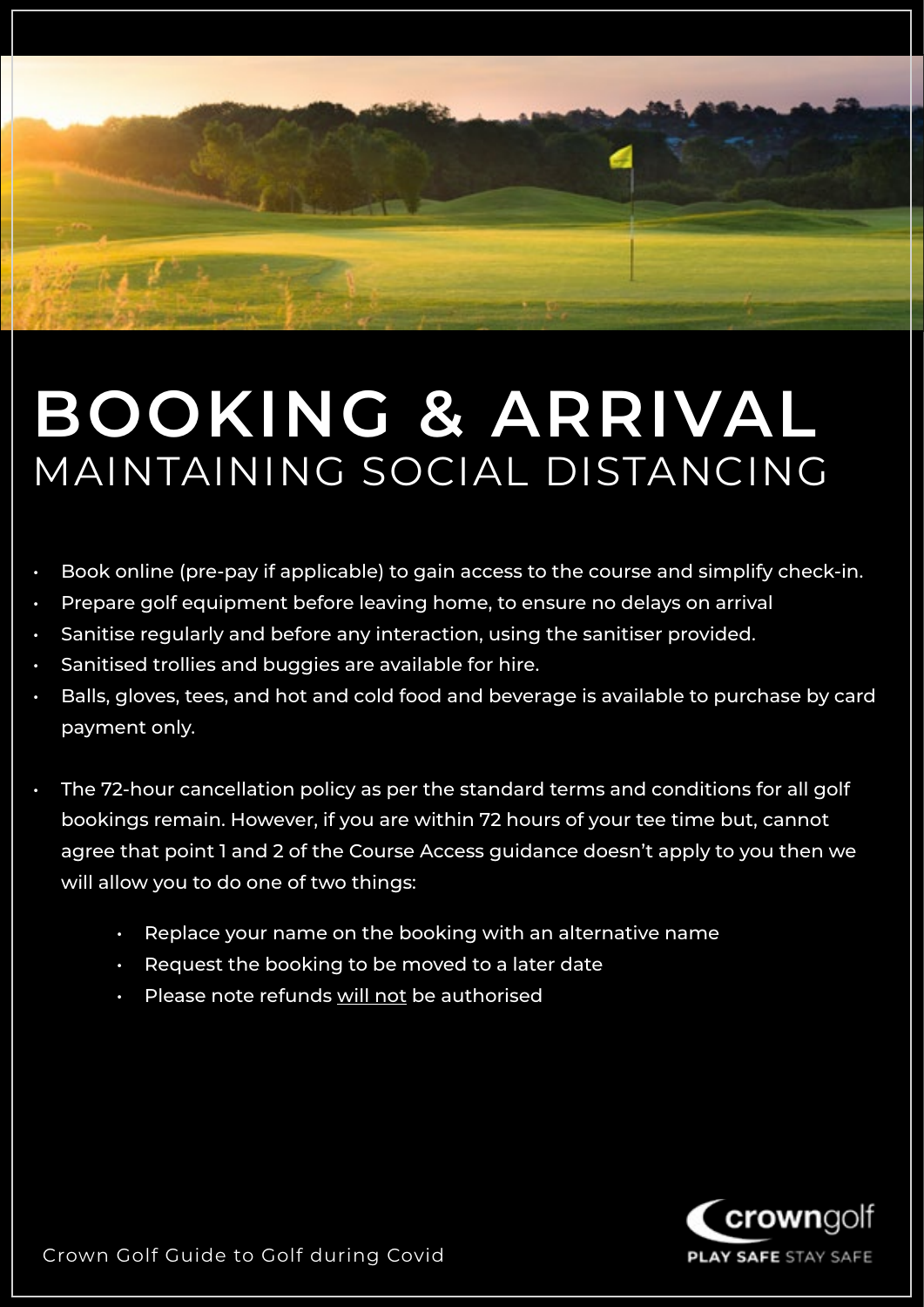

#### **CLUBHOUSE FACILITIES** KEEPING SAFE

- Locker rooms are open and provide access to toilet facilities. Doors will be held open with facilities cleaned on a regular basis.
- Sanitise before and after using any of the facilities, using the sanitiser or soap provided
- Hand dryers are operational, with disposable paper towels also provided
- Other club house facilities are open and will be reviewed on government guidance

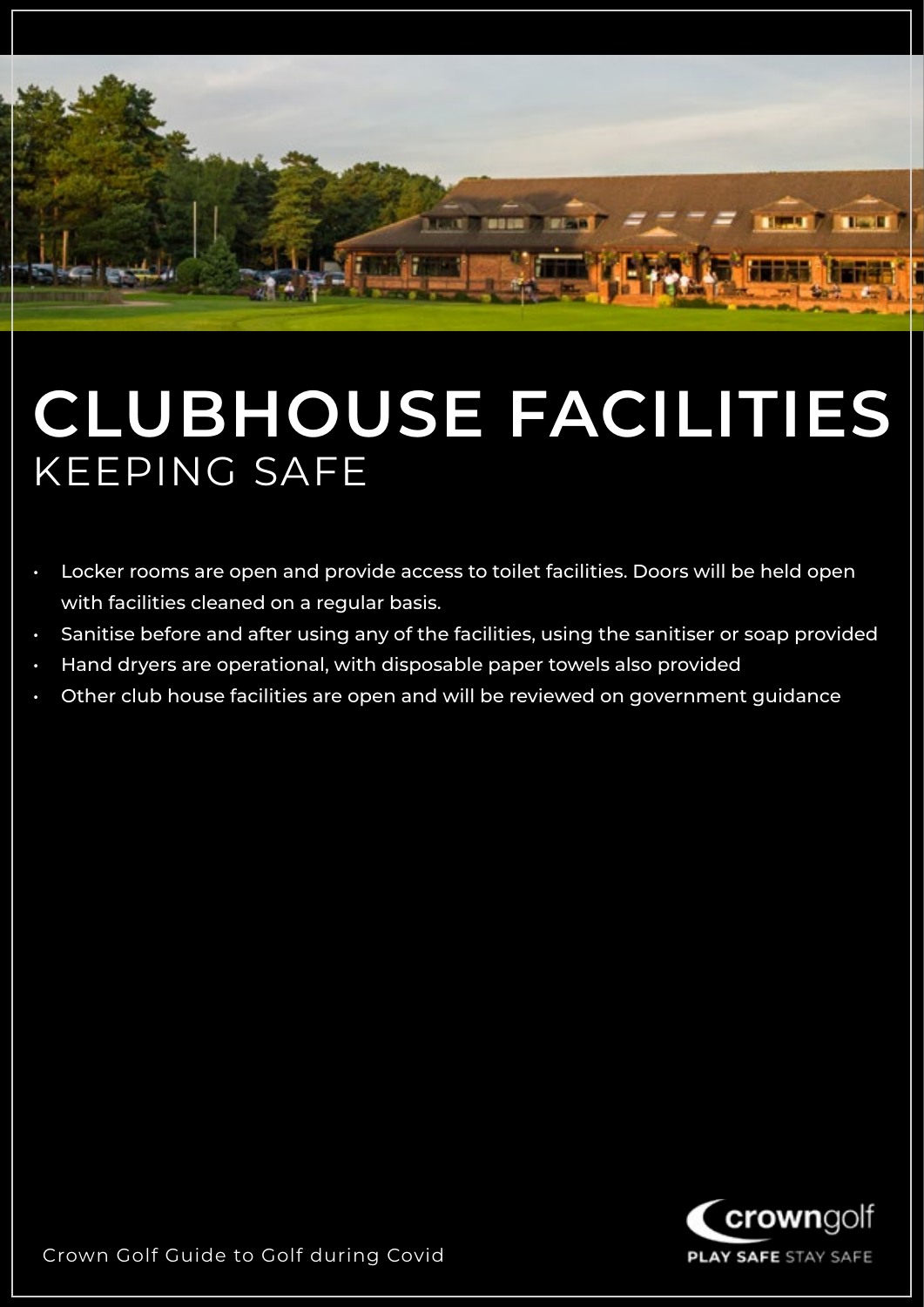

### **ON COURSE** KEEPING SAFE

- Keep all rubbish in your golf bag and use bins provided.
- Avoid slow play and call through following groups if for any reason you lose pace.
- Allow the group in front to exit the tee box before approaching a teeing area.
- Do not double back to play again if a ball is lost, unplayable, or in a penalty area.